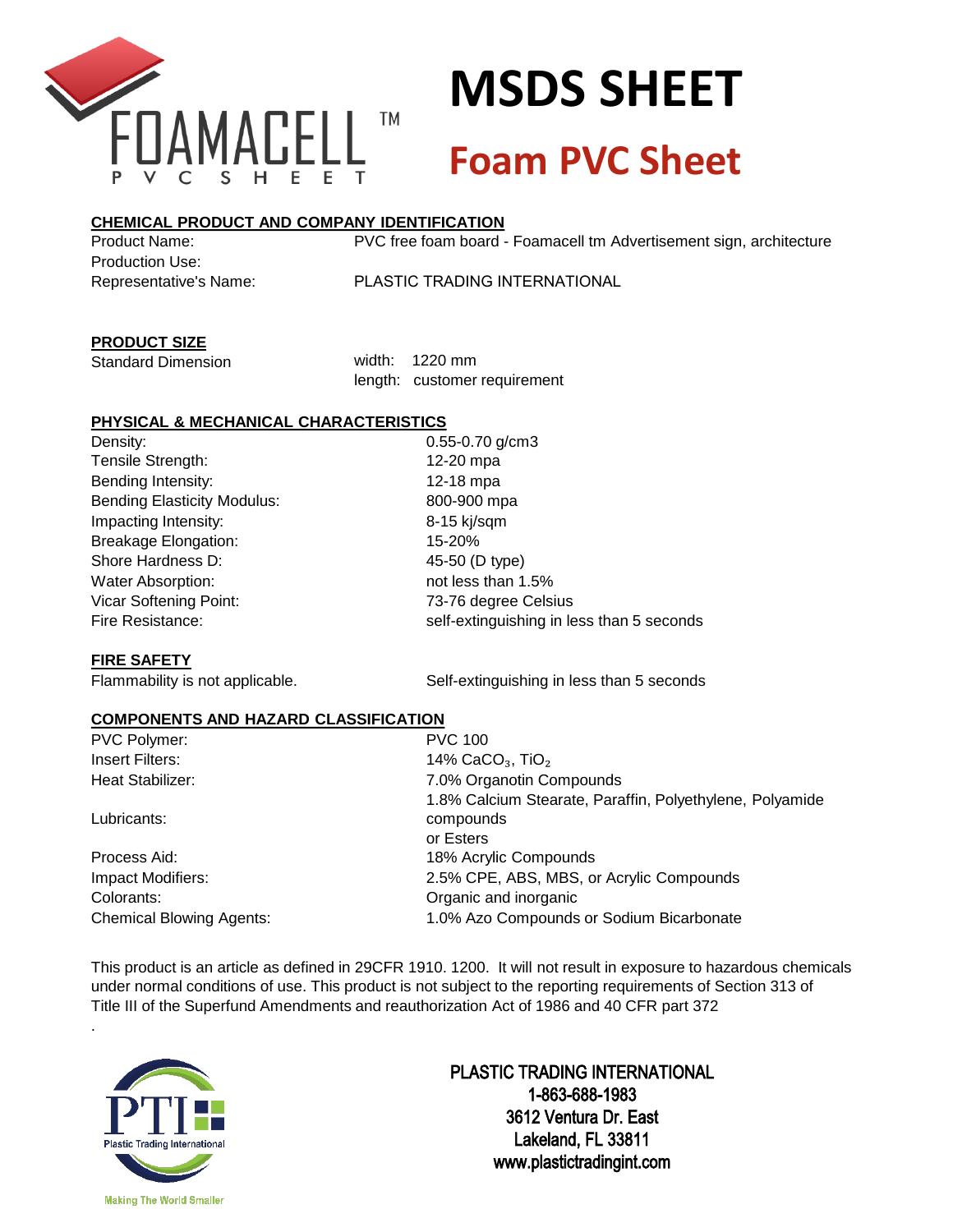

**PHYSICAL DATA**

# **MSDS SHEET**

| PHYSICAL DATA                            |                                                                                                                                        |
|------------------------------------------|----------------------------------------------------------------------------------------------------------------------------------------|
| Boiling Point (°F):                      | Solid                                                                                                                                  |
| Specific Gravity:                        | $H2O = 1$                                                                                                                              |
| Vapor Pressure (MMHG):                   | Solid                                                                                                                                  |
| <b>Melting Point:</b>                    | Decomposes before melting                                                                                                              |
| Solubility in Water:                     | Solid                                                                                                                                  |
| Vapor Density:                           | Solid                                                                                                                                  |
| Appearance and Odor:                     | Finished sheet                                                                                                                         |
| <u>FIRE AND EXPLOSION DATA</u>           |                                                                                                                                        |
| Flash Point (Test Method):               | Not applicable                                                                                                                         |
| <b>Autoignition Temperature:</b>         | Not applicable                                                                                                                         |
| Flammable Limits in Air % by Volume:     | Lower: not applicable<br>Upper: not applicable                                                                                         |
| <b>Extinguishing Media:</b>              | Water spray (fog), foam, dry chemical, or $CO2$                                                                                        |
| <b>Special Fire Fighting Procedures:</b> | Cool exposed equipment with water spray. Use self-contained<br>breathing apparatus if fighting fire in confined spaces.                |
| Unusual Fire and Explosion Hazard:       | PVC includes hydrogen chloride, carbon monoxide, and other<br>toxic gases when burned.                                                 |
|                                          | Exposure to combustion products may be fatal and should be<br>avoided.                                                                 |
| <b>HEALTH HAZARD INFORMATION</b>         |                                                                                                                                        |
| <b>First Aid</b>                         |                                                                                                                                        |
| Eyes:                                    | Immediately flush with plenty of water. Call a physician if<br>irritation persists.                                                    |
| Skin:                                    | Flush skin with plenty of water. Remove contaminated clothing.<br>Call a physician if irritation persists. Wash clothing before reuse. |
| Ingestion:                               | Seek medical aid.                                                                                                                      |
| Nature of Hazard                         |                                                                                                                                        |
| Eyes:                                    | If exposed to high concentrations of dust, physical irritation of the<br>eyes.                                                         |
| Skin:                                    | This material is not expected to present a hazard to the intact skin.<br>Molten sheet will produce thermal burns.                      |
| Ingestion:                               | No significant health hazard can be reasonably anticipated.                                                                            |
| Inhalation:                              | Under normal conditions and with normal use, no inhalation is<br>presented. Refer to Section IV, Fire and Explosion Data.              |
| <b>Exposure Limits</b>                   | None Established<br>ACGIH TLV of 10 mg/m <sup>3</sup> total dust as an 8-hour TWA is recommended                                       |

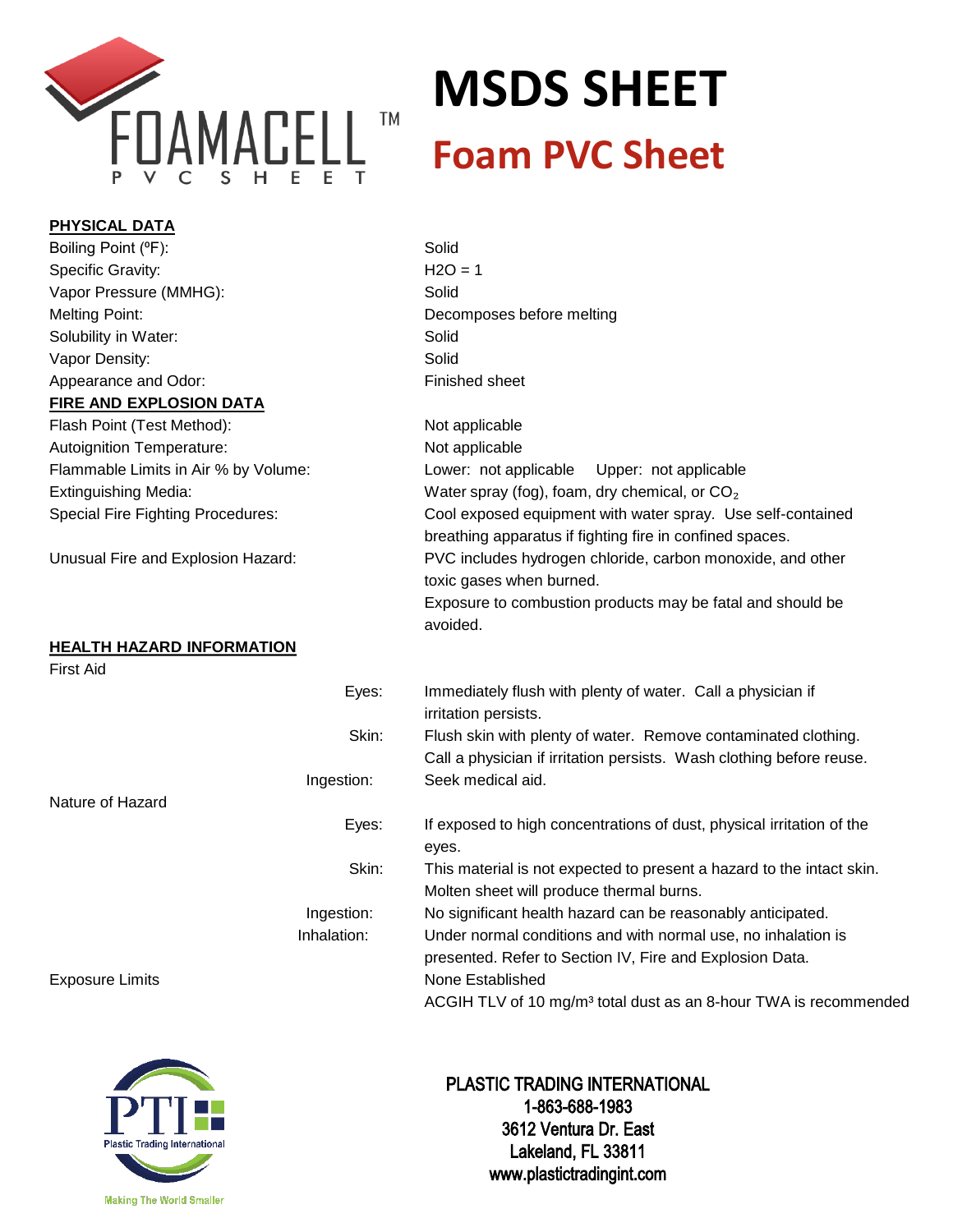

## **MSDS SHEET Foam PVC Sheet**

| <b>Toxicity Data</b>                                           |                                                                                                                 |
|----------------------------------------------------------------|-----------------------------------------------------------------------------------------------------------------|
| Skin Contact:                                                  | A review of the pertinent literature did not reveal specific<br>information for PVC.                            |
| Eye Contact:                                                   | A review of the pertinent literature did not reveal specific<br>information for PVC.                            |
| Inhalation:                                                    | Rodents exposed by the dietary or inhalation route for 6 - 24<br>months                                         |
|                                                                | have shown no significant effects.                                                                              |
|                                                                | 4 months have shown no significant toxicological effects                                                        |
| Ingestion:                                                     | See Above                                                                                                       |
| <b>Special Precautions</b>                                     | Avoid inhalation of combustion products                                                                         |
| <b>REACTIVITY DATA</b>                                         |                                                                                                                 |
| Conditions Contributing to Instability:                        | Not applicable                                                                                                  |
| Incompatibility:                                               | Not applicable                                                                                                  |
|                                                                | Hydrogen chloride and other toxic fumes generated with<br>combustion.                                           |
| Hazardous Decomposition Products:                              |                                                                                                                 |
| <b>Conditions Contributing to Hazardous</b><br>Polymerization: | Not applicable                                                                                                  |
| <b>SPILL OR LEAK PROCEDURES</b>                                |                                                                                                                 |
|                                                                | When producing chips or dust from fabricating PVC sheets: sweep, scoop, or vacuum to remove. Dispose of only in |
| accordance with local, state and federal regulations           |                                                                                                                 |
|                                                                | *Pertains to dust or chips as a by-product of fabricating finished                                              |
| <b>SPECIAL PROTECTION INFORMATION</b>                          | sheet*                                                                                                          |
| <b>Ventilation Recommendations:</b>                            | General ventilation when fabricating and nuisance dust control                                                  |
| Specific Personal Protective Equipment                         |                                                                                                                 |
| <b>Respiratory Protection:</b>                                 | If dust is produced during handling, an approved particulate filter                                             |

|                               | respirator should be used.                      |
|-------------------------------|-------------------------------------------------|
|                               | Eyes: Safety glasses or goggles                 |
| Gloves:                       | Necessary when handling hot or molten sheets    |
| Other clothing and equipment: | As necessary when handling hot or molten sheets |

### **SHIPPING, TRANSFER, AND STORAGE**

| Shipping Information:              | Non-hazardous for transportation purposes                      |
|------------------------------------|----------------------------------------------------------------|
| Transportation and Storage:        | Usual shipping containers - palletized sheets                  |
| Storage Transport:                 | Sustained temperatures above 150°F may cause slow degradation. |
| Electrostatic Accumulation Hazard: | Yes                                                            |
|                                    |                                                                |